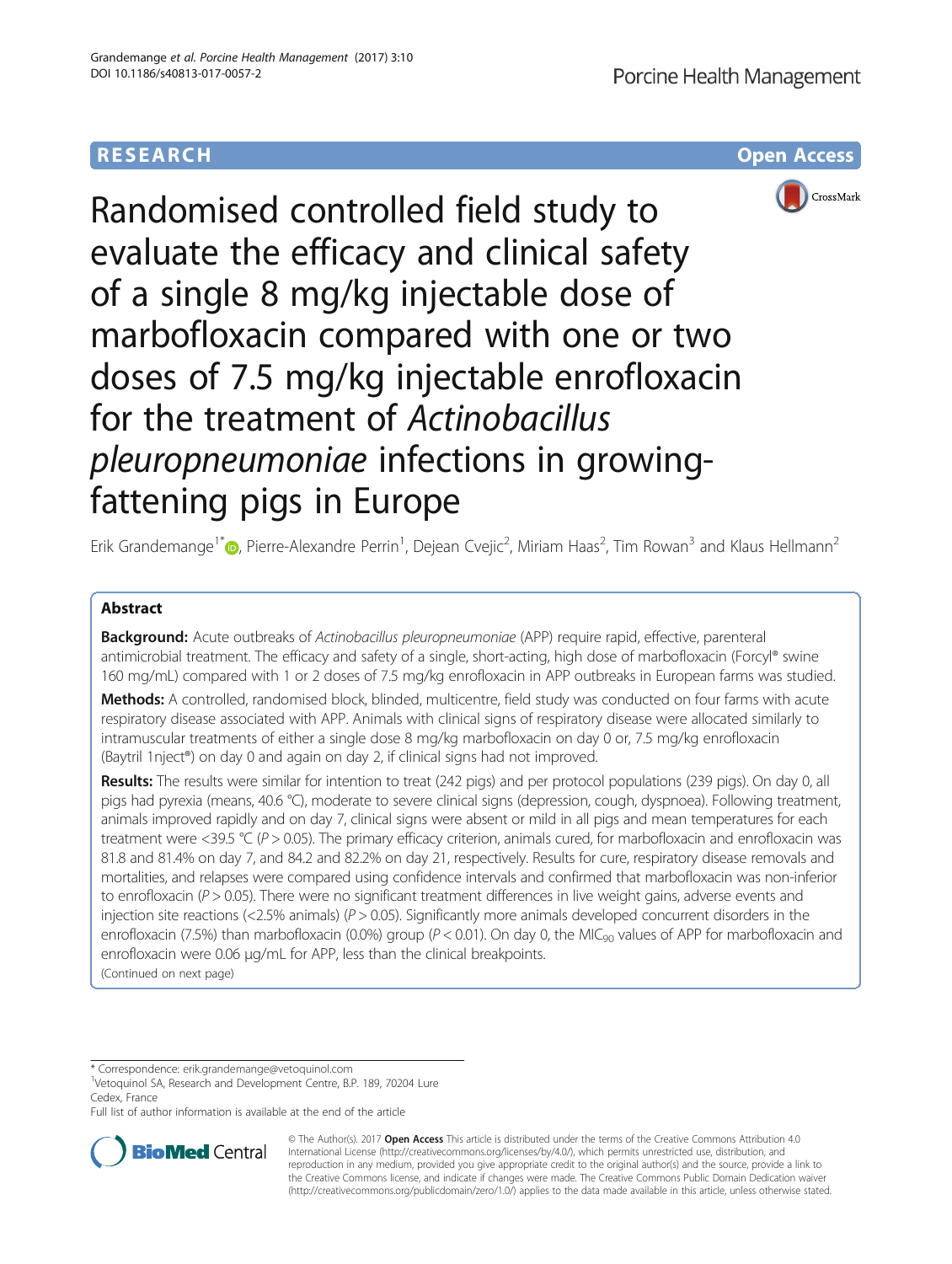#### (Continued from previous page)

Conclusions: Marbofloxacin (single dose of 8 mg/kg) and enrofloxacin (1 or 2 doses of 7.5 mg/kg) were clinically safe and effective in the treatment of clinical respiratory disease associated predominantly with APP in four European commercial, fattening pig herds.

Keywords: Marbofloxacin, Enrofloxacin, Respiratory disease, Efficacy, Actinobacillus pleuropneumoniae, Minimum inhibitory concentration

## Background

Respiratory infections are a common cause of morbidity and mortality in growing-fattening pigs [\[1](#page-10-0), [2\]](#page-10-0). Even on well-managed pig farms with effective prevention systems, pigs may become infected with bacterial pathogens requiring antimicrobial treatment. Common porcine, bacterial respiratory pathogens include Actinobacillus pleuropneumoniae (APP), Pasteurella multocida (PM), Haemophilus parasuis, Mycoplasma hyopneumoniae and Bordetella bronchiseptica [\[2](#page-10-0), [3](#page-10-0)]. APP is found worldwide and is an important pathogen of pigs. Clinical signs are most common in pigs less than 6 months of age and include acute, life-threatening, pleuropneumonia with coughing, fever and lethargy. At post mortem lesions there may be necrotic and haemorrhagic lung lesions with lung tissue sequestration and fibrotic pleuritis and pericarditis. Infected but clinically healthy animals carrying the pathogen are an important source of the infection [\[1](#page-10-0)–[3](#page-10-0)]. Reduced production efficiency including decreased daily weight gain, reduced feed conversion, carcass trimming and condemnation, and costs and time for intensive animal treatment [\[1, 2](#page-10-0)] may be associated with APP infections.

The treatment of acute APP infections is essential to ensure animal welfare and will contribute to minimising adverse economic effects. Selection of an antimicrobial treatment by a field veterinarian, animal owner or farm staff requires consideration of efficacy, dosage regimen and formulation based on the product label including precautions to minimise the potential for resistance development [[2](#page-10-0), [3\]](#page-10-0). Minimising use of antimicrobials is widely recognised as important to restricting the development of antimicrobial resistance and this favours the treatment of individual, clinically affected animals rather than administration through feed or water involving treatment of an entire group of pigs containing the clinically affected animals. Furthermore, for acutely diseased pigs that are unlikely to eat and perhaps drink in severe cases it is essential to administer antimicrobials to individual animals, for example by parenteral injection. An individual animal treatment which only requires a single administration is desirable to minimise animal handling and to facilitate compliance with the recommended dosing regimen by farm staff. However, many antimicrobial treatments require at least daily administration for three or more days [[2, 4, 5\]](#page-10-0).

The fluoroquinolone antimicrobials are unusual in that their safety and concentration-dependent mode of action facilitates the use of a single, short-acting, high dose to provide both good efficacy and to minimise resistance development in target pathogens such as APP [[6, 7](#page-10-0)]. Analysis based on antimicrobial pharmacokinetics (PK) in growing-fattening pigs and on pharmacodynamics (PD), using both minimum inhibitory concentrations (MIC) and mutation prevention concentrations (MPC) of representative field isolates of APP, PM and H. parasuis has provided a strong rationale for field use of a single, IM dose of 8 mg/kg marbofloxacin in the treatment of acute actinobacillosis and which is also unlikely to favour resistance development in the target pathogens [[8](#page-10-0)–[12\]](#page-10-0). However, fluoroquinolones are classified as critically important antimicrobials for human health and in order to minimise resistance development their veterinary use should be reserved for the treatment of clinical conditions which have responded poorly, or are expected to respond poorly to other classes of antimicrobials. Wherever possible, use of a fluoroquinolone product should only occur when based on relevant epidemiological data and susceptibility testing (preferably specific to the affected herd), and after consideration of alternatives, local antimicrobial usage policies and the absence of an alternative and effective non-critically important antimicrobial [[13](#page-10-0)–[15\]](#page-10-0). Improvements to husbandry practices and vaccination should also be considered to reduce the risk of future disease outbreaks [[14\]](#page-10-0).

The use of studies with negative (untreated) controls to evaluate efficacy of antimicrobials is limited for ethical and animal welfare reasons. A well-controlled, in vivo study based on an aerosol challenge infection of APP in pigs showed that a single IM dose of 8 mg/kg marbofloaxcin was at least as effective as a positive control of conventional daily dosing for three days with enrofloxacin (2.5 mg/kg/ day; total dosage 7.5 mg/kg/animal) and superior to a negative, saline control treatment (clinical cures 6 days after infection were 91, 83 and 9%, respectively) [\[16](#page-10-0)]. The study reported here was to determine whether or not similar efficacy of a single 8 mg/kg dose of marbofloxacin would be obtained under field conditions of natural outbreaks of APP clinical disease in pigs. Some preliminary results of the study were presented previously [\[17](#page-10-0)].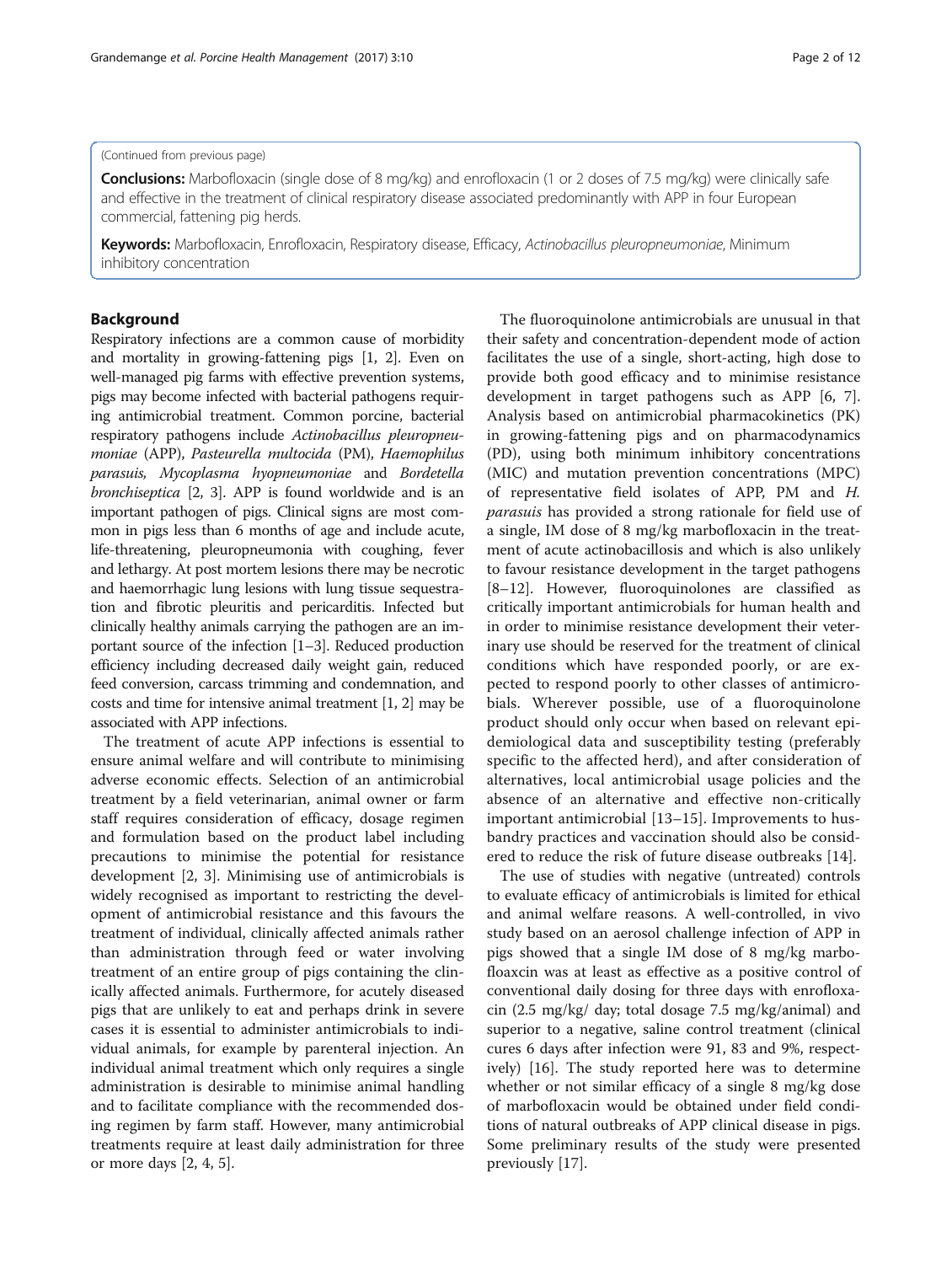## <span id="page-2-0"></span>Methods

The study treatments are shown in Table 1. The distribution of animals to study sites (farms) and treatment groups, and clinical scores and rectal temperatures before treatment on day 0 (per protocol population) are shown in Table [2.](#page-3-0) The distribution by farm of bacterial pathogens isolated before treatment on day 0 from lower respiratory tract lesions and bronchoalveolar lavage samples, and ranges of minimum inhibitory concentrations (MIC) of marbofloxacin and enrofloxacin are shown in Table [3.](#page-4-0)

## Herd description, study animals, management

Pig fattening units on each of four farms (two in each of Germany (G) and Hungary (H)) were selected for the study based on history of swine respiratory disease (SRD) associated with APP confirmed by necropsy and bacteriology in the previous three months. Three of the farms (HA, HB, GA) included breeding and fattening pig units, and one farm (GB) was of fattening pigs only. Within each farm, pigs were obtained from a single source. Pig population sizes for each farm were 1600, 6500, 9500 and 13,000 for farms GB, GA, HB, and HA, respectively. Study animals were housed on fully (HB, GA, GB) or partially (HA) slatted floors with negative pressure ventilation and, in three farms (HA, HB GA), temperature controlled environments. Commercial feed was given either ad libitum (HA, HB, GB) or restricted (GA) as meal (GA, GB) or pellets (HA, HB)), and water by nipple drinkers. Breeds were Hungarian Large White x Hungarian Landrace x Duroc (HA), European hybrid (HB), BHZP Viktoria and BHZP Naima (GA) and Topigs (GB). Routine vaccinations were used on each farm, including for prevention of the following infections: PCV2 and Mycoplasma hyopneumoniae (HA, HB, GB) and PRRSV (HA, GA, GB). A total of 242 fattening, male (mostly castrates) and female pigs, weighing 25 to 94 kg live weight, and between 15 and 20 weeks of age were enrolled in the study.

Administration of vaccines was completed at least 3 weeks before first treatment (day 0); administration of anti-inflammatory and other antimicrobial products was not permitted in the study and for 7 days (or 21 days for long-acting products) prior to day 0.

### Study design

The objectives of the study were to determine the clinical efficacy and clinical safety under field conditions of IM administration of a single dose of 8 mg/kg marbofloxacin (160 mg/mL, Forcyl® Swine, Vetoquinol SA, France) compared with one or two IM administrations of 7.5 mg/kg enrofloxacin (100 mg/mL, Baytril 1nject®, Bayer Vital GmbH, Germany) against naturally-occurring respiratory disease associated principally with APP in pigs on commercial farms in Europe. The control product, enrofloxacin was chosen as a reference or control product as it, like marbofloxacin is a second generation fluoroquinolone and has similar pharmacokinetic properties, is indicated for the treatment of APP in pigs and may be used for single dose therapy. It should be noted that the dosage regimen for enrofloxacin in the treatment of SRD in the study was according to the previous summary of product characteristics, and that this has since changed to a single dose of 7.5 mg/kg only and the current summary of product characteristics does not refer to administration of a second dose [\[13\]](#page-10-0). The study design was a positive controlled, randomised and blocked, blinded, multicentre, clinical field study with natural infection. The experimental and treatment unit was the individual animal. There were four farms in the study and the study was designed and powered to compare the treatments using the combined data from the four farms (Table [2](#page-3-0)). The distribution and sensitivity range of the isolates from the lower respiratory tract were also similar between farms on day 0 (Table [3](#page-4-0)). The study was not designed, and did not have power to make conclusions based on any apparent differences in results between farms and such difference may be confounded with other, uncontrolled variables (e.g. housing, diet, management and genotype).

Study day 0 was defined individually for each animal as the day it first met the clinical criteria for treatment and was first administered either the investigational veterinary product, marbofloxacin, or the positive control product, enrofloxacin. The primary efficacy criterion was animals cured clinically on day 7 and the power of the study was based on this criterion. A minimum of 112 clinically affected, per protocol animals were required for each treatment group to provide statistical power of 80% and a non-inferiority margin of 0.15 (15 percentage points) based on known efficacy of approximately 80%

Table 1 Study treatment groups (dosages and duration of treatments are as recommended in product data sheets at the time of the study)

| $\cdots$ $\cdots$                      |                            |              |                                                             |                            |                                   |
|----------------------------------------|----------------------------|--------------|-------------------------------------------------------------|----------------------------|-----------------------------------|
| Treatment group<br>(Active ingredient) | Route of<br>administration | Dosage mg/kg | Duration of<br>treatment                                    | $Day(s)$ of<br>observation | Number of<br>animals <sup>a</sup> |
| Marbofloxacin                          | IM                         |              | Once on day 0 only                                          | $0, 1, 2, 3, 7, 21$ 122    |                                   |
| Enrofloxacin                           | IM                         | /5           | Once on day 0 & on day 2 if clinical signs had not improved | 0, 1, 2, 3, 7, 21          | - 120                             |
|                                        |                            |              |                                                             |                            |                                   |

<sup>a</sup>Intention to treat populations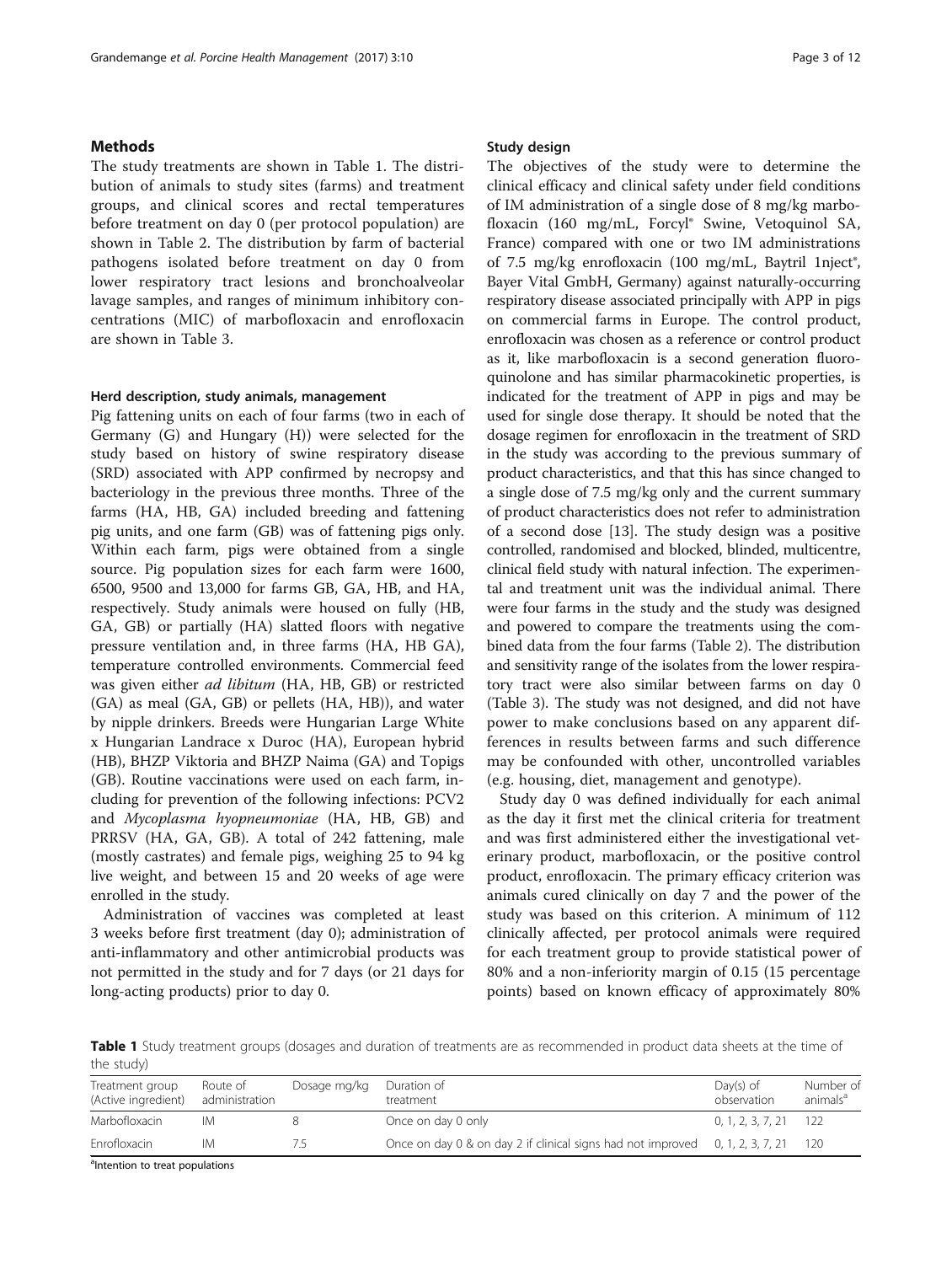|                                      | Farm site | Marbofloxacin (T1) | Enrofloxacin (T2) |              |             |                      | T1 vs. T2   |              |             |                                     |
|--------------------------------------|-----------|--------------------|-------------------|--------------|-------------|----------------------|-------------|--------------|-------------|-------------------------------------|
|                                      |           | Total no. animals  | Mild              | Moderate     | Severe      | Total no.<br>animals | Mild        | Moderate     | Severe      | $P$ value <sup><math>a</math></sup> |
| Respiratory scores % [n]b            | GA        | 36                 | $0.0$ $[0]$       | 97.2 [35]    | $2.8$ [1]   | 35                   | $0.0$ $[0]$ | 100 [35]     | $0.0$ $[0]$ | 0.324                               |
|                                      | GB        | 35                 | $0.0$ $[0]$       | 82.9 [29]    | 17.1[6]     | 35                   | 68.6 [24]   | 31.4 [11]    | 0.0 [0]     | 0.166                               |
|                                      | <b>HA</b> | 24                 | $0.0$ $[0]$       | 100 [24]     | $0.0$ $[0]$ | 24                   | $0.0$ $[0]$ | 100 [24]     | $0.0$ $[0]$ | nc                                  |
|                                      | HB        | 26                 | $0.0$ $[0]$       | 100 [26]     | $0.0$ $[0]$ | 24                   | $0.0$ $[0]$ | 95.8 [23]    | $4.2$ [1]   | 0.298                               |
|                                      | Combined  | 121                | $0.0$ $[0]$       | 94.2 [114]   | 5.8 [7]     | 118                  | $0.0$ $[0]$ | 89.8 [106]   | 10.2 [12]   | 0.193                               |
| Depression scores % [n] <sup>b</sup> | GA        | 36                 | 97.2 [35]         | $2.8$ [1]    | $0.0$ $[0]$ | 35                   | 97.1 [34]   | $2.9$ [1]    | $0.0$ $[0]$ | 0.984                               |
|                                      | GB        | 35                 | 85.7 [30]         | 11.4[4]      | $2.9$ [1]   | 35                   | 85.7 [30]   | $14.3$ [5]   | $0.0$ $[0]$ | 0.961                               |
|                                      | HA        | 24                 | 70.8 [17]         | 29.2 [7]     | $0.0$ $[0]$ | 24                   | 83.3 [20]   | $16.7$ [4]   | $0.0$ $[0]$ | 0.308                               |
|                                      | <b>HB</b> | 26                 | 100[0]            | $0.0$ $[0]$  | $0.0$ $[0]$ | 24                   | 95.8 [23]   | $4.2$ [1]    | $0.0$ $[0]$ | 0.298                               |
|                                      | Combined  | 121                | 89.3 [108]        | $9.9$ [12]   | $0.8$ [1]   | 118                  | 90.7 [107]  | $9.3$ [11]   | $0.0$ $[0]$ | 0.647                               |
| Rectal temperatures °C               | GA        | 36                 |                   | 40.4 (0.047) |             | 35                   |             | 40.4 (0.049) |             | 0.702                               |
|                                      | GB        | 35                 |                   | 40.6 (0.068) |             | 35                   |             | 40.6 (0.069) |             | 0.556                               |
|                                      | <b>HA</b> | 24                 |                   | 40.6 (0.114) |             | 24                   |             | 40.4 (0.060) |             | 0.737                               |
|                                      | <b>HB</b> | 26                 |                   | 40.7 (0.077) |             | 24                   |             | 40.9 (0.091) |             | 0.240                               |
|                                      | Combined  | 121                |                   | 40.6 (0.037) |             | 118                  |             | 40.6 (0.034) |             | 0.603                               |

<span id="page-3-0"></span>Table 2 Distribution of animals by farm and treatment group, and homogeneity of clinical scores and rectal temperatures before treatment on day 0 (per protocol population)

Farm site: Country identification G Germany, H Hungary. A and B indicate different farms within country

Numbers of animals and percentages refer to the per protocol populations. Animals euthanised prior to study for diagnostic purposes are excluded from these populations

<sup>a</sup>For respiration and depression scores, p values are from Mantel-Haenszel mean score for each site separately and on Cochran-Mantel-Haenszel mean score<br>statistic for combined statistic for combined

<sup>b</sup>Refer to Clinical examinations for details of scoring. [n] number of animals. nc Not calculated

Rectal temperatures shown as mean (standard error). For rectal temperatures, p values are based on Wilcoxon rank sum statistic for each site separately and on the extended Mantel-Haenszel statistic for combined

for the control product, an anticipated placebo or self-cure response of 46% [[18](#page-10-0)] and a 5% significance level. Animals were enrolled according to pre-defined inclusion and exclusion criteria and were allocated equally to each treatment group on day 0. On day 0, animals were injected IM with the either marbofloxacin or enrofloxacin on either the right hand side (farms HA and HB) or the left hand side (farms GA and GB) of the neck. For the enrofloxacin treatment group only, a second administration approximately 48 h later was permitted if clinical signs had not improved, as assessed by the blinded examining veterinarian using the same pre-defined criteria as applied on day 0.

The study was conducted according to good clinical practice [[19\]](#page-10-0) by four, separate investigators with independent monitoring by a contract research organisation (Klifovet AG, Germany). To facilitate quality and consistency across the study sites or farms, all staff received specific training for the study including, as appropriate necropsy examinations, sample collection and clinical examination scoring. The conduct of the study was monitored at all stages by an appointed individual that was independent of the investigators and veterinarians, and responsible for overseeing the clinical study and ensuring that it was conducted, recorded, and reported in accordance with the study protocol, standard operating procedures, Good Clinical Practice and the applicable regulatory requirements. This included on-site inspections during necropsies, product administration and clinical examinations. There were different investigators, examining veterinarians and dispensers for each farm. The investigators and examining veterinarians could be the same individual and were specialised veterinary pig practitioners, experienced in both clinical and post mortem examinations. The treatments were administered by the dispensers (the individual farm veterinarians) following a pre-established randomisation plan. The study was blinded by using different personnel: All personnel making clinical, post mortem and laboratory examinations, and decisions to treat (including any decision to administer a second treatment of enrofloxacin) or to withdraw animals from the study were blinded (and remained blinded until the end of the study) to the allocation of animals to treatment; different, unblinded personnel were used for administration of treatments. A single, centralised laboratory was used for all microbiological isolation and PCR analyses (University of Veterinary Medicine, Hannover, Germany) and another laboratory (Vetoquinol SA, Lure , France) was used for all determinations of MIC. All laboratory staff were blinded. The in vivo phase of the study was conducted between November 2013 and April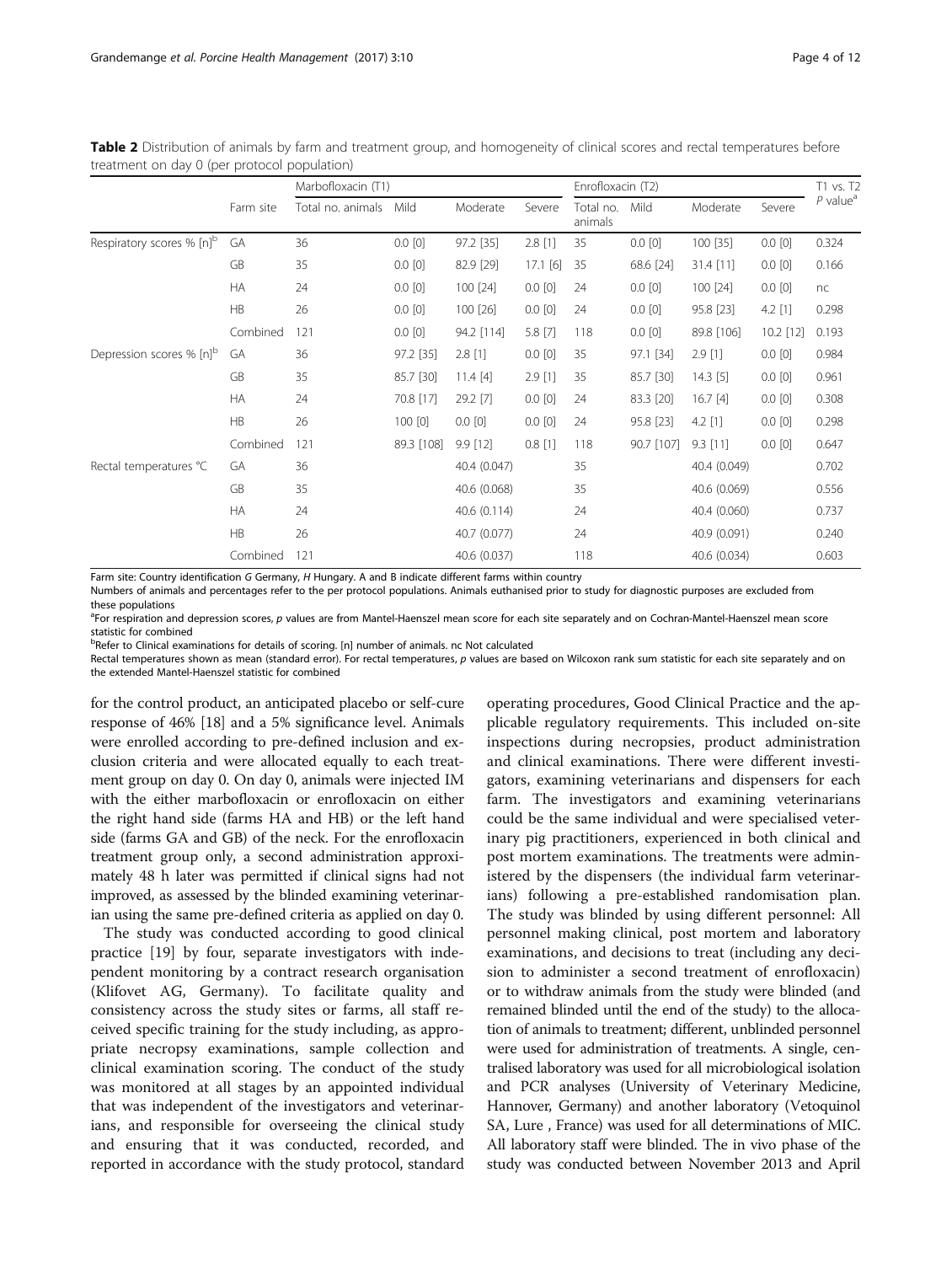<span id="page-4-0"></span>

| <b>Table 3</b> Distribution by farm of bacterial pathogens isolated |
|---------------------------------------------------------------------|
| before treatment on day 0 from lower respiratory tract lesions      |
| and bronchoalveolar lavage samples, and ranges of minimum           |
| inhibitory concentrations (MIC) of marbofloxacin and enrofloxacin   |

|                     |           | MIC range (µg/mL) |               |    |  |  |  |
|---------------------|-----------|-------------------|---------------|----|--|--|--|
|                     | Farm site | Marbofloxacin     | Enrofloxacin  | n  |  |  |  |
| A. pleuropneumoniae | GA        | $0.03 - 0.06$     | $0.06 - 0.12$ | 9  |  |  |  |
|                     | GB        | $0.03 - 0.25$     | $0.03 - 0.25$ | 9  |  |  |  |
|                     | <b>HA</b> | $0.06 - 0.12$     | $0.06 - 0.12$ | 18 |  |  |  |
|                     | <b>HB</b> | $0.03 - 0.06$     | $0.03 - 0.06$ | 25 |  |  |  |
| H. somnus           | GА        |                   |               | 0  |  |  |  |
|                     | GB        | 0.015             | 0.008         | 1  |  |  |  |
|                     | <b>HA</b> |                   |               | 0  |  |  |  |
|                     | <b>HB</b> | 0.03              | 0.03          | 1  |  |  |  |
| P. multocida        | GA        |                   |               | 0  |  |  |  |
|                     | GB        | 0.015             | 0.008         | 1  |  |  |  |
|                     | <b>HA</b> | $0.015 - 0.03$    | 0.008         | 7  |  |  |  |
|                     | HB        |                   |               | 0  |  |  |  |
| B. bronchiseptica   | GА        | 0.5               | 0.5           | 4  |  |  |  |
|                     | GB        | $0.25 - 0.5$      | $0.25 - 0.5$  | 4  |  |  |  |
|                     | <b>HA</b> |                   |               | 0  |  |  |  |
|                     | <b>HB</b> | 0.25              | 0.5           | 1  |  |  |  |

Farm site: Country identification G Germany, H Hungary. A and B indicate different farms within country

MIC concentrations ranges (μg/mL) of the antimicrobial for which all of the isolates were inhibited

n total number of isolates from lung/lower respiratory tract and bronchoalveolar lavage, combined, for which MIC was determined

2014. Statistical analyses, accountability of marbofloxacin

and enrofloxacin use, and quality assurance procedures were conducted by independent staff.

## Variables for efficacy and safety assessments Clinical examinations and live weights

Animals were examined by the blinded, examining veterinarians on days 0, 1, 2, 3, 7 and 21. Rectal temperatures and clinical assessments (scores) of respiratory signs, depression and injection site reactions were recorded. For an animal to be enrolled on day 0, it was required to have a temperature of ≥40.2 °C, and a minimum of moderate respiratory signs and moderate depression as determined by the blinded examining veterinarian. Respiratory signs were assessed as normal, mild (mild dyspnoea and/or cough, little or no nasal discharge), moderate (moderate dyspnoea with multiple episodes of coughing within a few minutes and nasal discharge) or severe (coughing, nasal discharge, and gasping or open mouthed breathing and/or cyanosis). Signs of depression was assessed as absent, mild (slight depression, active but not fully alert, reduced appetite), moderate (obvious depression, responded only after stimulation, head down, anorexia) or severe (not eating, no response

to stimulation, unable to stand, and moribund). Animals showing severe respiratory signs or severe depression were considered for immediate euthanasia. Normal rectal temperature was defined as ≤40 °C based on preliminary clinical examinations and rectal temperature recordings of pigs at each farm prior to the APP outbreaks. Injection site reactions were recorded as reddening, swelling, induration and pain on palpation.

The primary and secondary efficacy criteria were animals cured on day 7 and day 21, respectively. Cure was defined as normal rectal temperature (≤40 °C) and absence of clinical signs of depression and absence of respiratory signs. Any animals removed from the study was assigned a reason for removal and if appropriate necropsied. Animals removed because of SRD before day 7 were counted as not cured. Animals removed from the study were either given alternative treatment or euthanised for animal welfare reasons.

Live weights of animals were recorded on days 0 and 21.

## Post mortem and laboratory examinations

The aetiology of each SRD outbreak was established by necropsy of pigs within 1 h of euthanasia (or natural mortality) of up to 10 pigs per farm in the 24 h before first treatment administration. These pigs were not part of the intention to treat population; all other pigs on each farm that met the inclusion criteria on a single day (i.e. day 0 which was a calendar date specific to each farm) were included in this population. Each pig selected for necropsy had clinical signs of SRD. The numbers of pigs selected for necropsy (and the numbers of live animals enrolled in the study) for farms GA, GB, HA and HB were 4 (and 71), 10 (and 70), 6 (and 50), and 10 (and 51), respectively. To assist the rapid and consistent collection of samples for bacteriology, necropsies were performed to a standard procedure on each farm in a designated area. In addition, necropsies were made from days 1 to 21 on five animals either removed from the study and euthanised on welfare grounds or after natural mortality. Broncho-alveolar lavage samples (BAL) [[20](#page-11-0)] for bacteriology were collected from another 36 pigs (maximum of 10 animals / farm) before treatment on day −1 or 0 and again from the same animals on day 7. Nasal swabs (single nostril, approximately 10 cm deep) were collected on days 0 and 7 from all live animals that were not sampled by BAL.

A total of 369 bacterial isolates (APP, B. bronchiseptica, H. parasuis and PM), were obtained either from lungs at necropsy or, from live animals by BAL or nasal swabbing and were identified by culture and PCR [\[21](#page-11-0)–[27](#page-11-0)]. The isolates were used for MICs determinations by standard, broth microdilution, procedures of Vetoquinol laboratories (with adherence to the Clinical and Laboratory Standards Institute (CLSI) guidelines [[28](#page-11-0)–[30\]](#page-11-0)) except for H. parasuis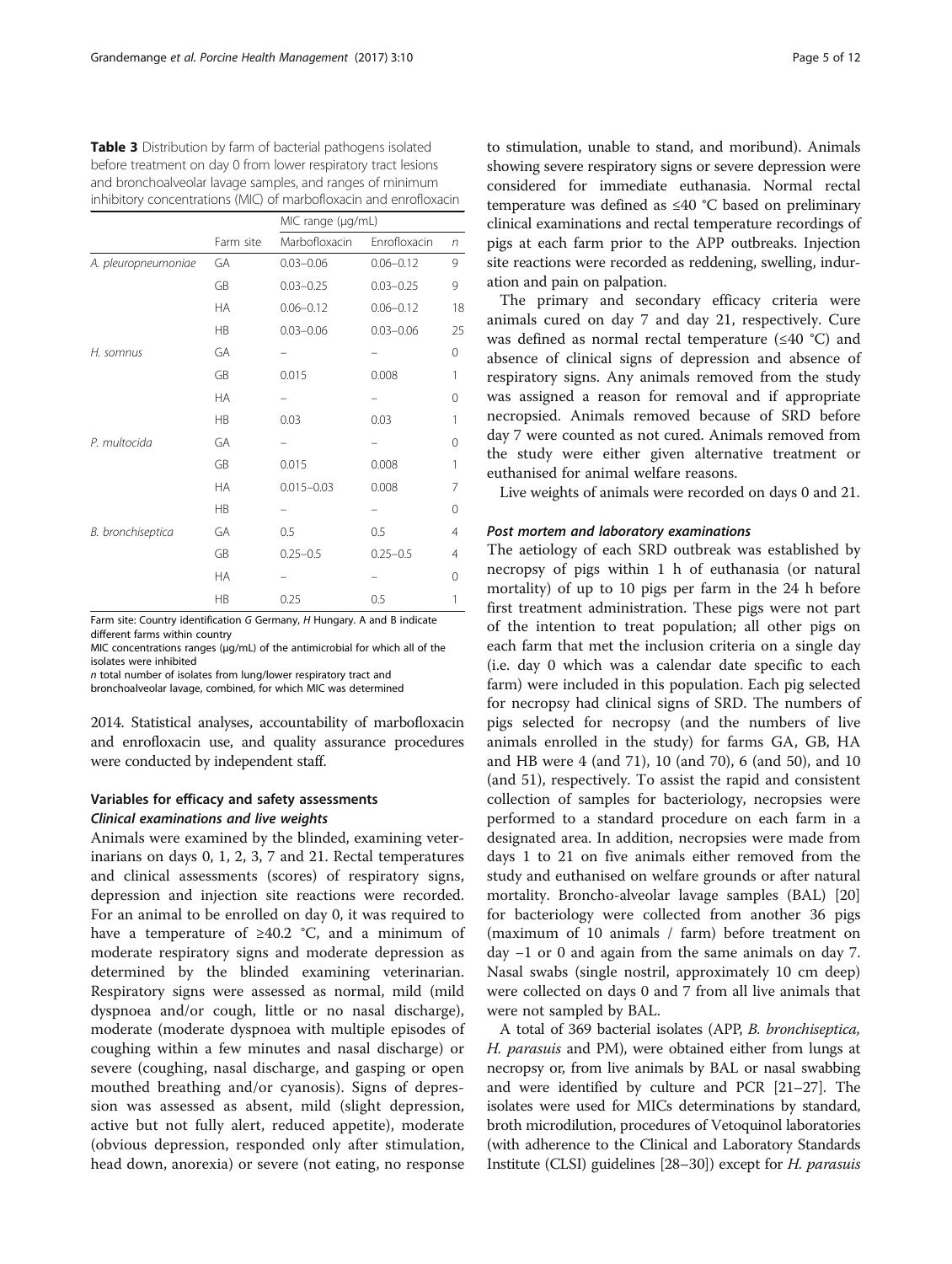where veterinary fastidious medium was used as described for APP in the CLSI standard VET01-A4 [[28](#page-11-0)]. The MIC determinations included standard reference (quality control) strains of Staphylococcus aureus ATCC 29213 and Escherichia coli ATCC 25922, and sterility and growth controls on each plate. The MICs of the quality control strains were within the CLSI quality control ranges. Where 10 or more isolates of a bacterial species were available, the MIC<sub>50</sub> and MIC<sub>90</sub> values (concentration of antimicrobial required to inhibit 50 and 90%, respectively, of a population of isolates of the same species) were calculated and then rounded up to the next value in standard antimicrobial sensitivity test dilution series [\[31\]](#page-11-0).

On farms HA and GA only, blood samples for serology were collected from 10 pigs selected randomly from within the per protocol populations on day 0 and these pigs were resampled on day 21. These samples were not an integral part of the study and were collected to assist in the diagnosis of possible intercurrent disease if it should have arisen during the study. Samples were analysed for seroconversion to PRRS virus (ELISA; PRRS X3 Ab test, IDEXX), PCV-2 virus (Capture-ELISA; INgezim Circovirus IgM/IgG, INGENASA) and Influenza A virus (H1N1, H1N2, H3N2, H1N1 haemagglutination test, IDT Biologika).

#### Statistical analyses

The intention to treat population of animals was a total of 242 (Table [1\)](#page-2-0) and of these, three animals were excluded from the per protocol population because of concomitant disorders not related to SRD which did not allow the animals to continue in the study as other treatments were required that were not compliant with the protocol. The per protocol population was a total of 239 animals (Tables [2](#page-3-0) and [4](#page-6-0)). Safety evaluations used all of the 242 animals that were enrolled in the study on day 0 (intention to treat population) and the per protocol population of 239 animals was used for efficacy evaluations. Homogeneity criteria of per protocol populations on day 0 for age, sex, weight, respiratory and depression scores, and rectal temperature were confirmed to be similar between treatments  $(P > 0.05)$ . Animals in each treatment group were mixed together within each pen on each farm and the individual animal was the experimental unit. Comparisons of animals cured clinically on days 7 and 21, were made by non-inferiority analyses for marbofloxacin compared with enrofloxacin and the null hypothesis was rejected if the lower bound of the 95% confidence interval was greater than 0.15 (corresponding to a 15% difference in percentages of animals cured; Fisher's exact test, two-tailed). Animals removed because of SRD before day 7 were counted as not cured. Noninferiority analyses were also used for comparisons between treatments of animals that were (i) mortalities or removed for SRD, and (ii) relapsed with SRD from days 8 to 21 inclusive. Cochran-Mantel-Haenszel chisquared statistics (adjusted where appropriate for farm) and confidence intervals (CI) were used to confirm similarity of treatment groups before treatment administration on day 0, and following treatment to compare differences in respiratory and depression scores between treatment groups. Reductions in rectal temperatures from day 0 to day 7 were compared by repeated measures of analysis of variance and 95% confidence limits for least squared means. Live weights, adjusted for day 0 values, were compared by analysis of variance. Percentages of animals in each treatment group with concurrent disorders, injection site reactions, adverse events (any observation in animals that was unfavourable and unintended and occurred after the use of an investigational veterinary or control product, whether or not considered to be product related) and suspected adverse drug reactions were compared using Fisher's exact test. Statistical significance of difference was obtained when  $P < 0.05$ (two-tailed). Data was validated by the double data entry method. All statistical calculations were performed using SAS® 9.3 software programmes (SAS Institute Inc, Cary, North Carolina, USA).

#### Ethical and animal welfare approvals

The study was a clinical field trial conducted using naturally occurring cases of SRD, treated with approved veterinary prescription products and was conducted under detailed and direct veterinary supervision. The study was reviewed and approved by an ethical and animal welfare committee (Klifovet reference number: 01449-009-1). The owners of the farms in the study gave their written informed consent. The study was conducted according to European regulatory requirements and in compliance with German and Hungarian drug and animal welfare legislation, and with European Medicines Agency guidelines for demonstration of efficacy of veterinary medicinal products containing antimicrobial substances and for statistical principles in veterinary clinical trials [\[32, 33](#page-11-0)]. Animals were excluded or removed from the field trial if the severity of the clinical signs indicated, in the view of the attending veterinarians, that euthanasia (or withdrawal from the study) was most appropriate. Animals intended for treatment and removed from the study are reported in the results.

## Results

The clinical results are shown in Table [4.](#page-6-0) The study comprised four outbreaks of APP, one from each of the four farms, and each outbreak of APP was the first that occurred on each farm beginning from November 2013. For the marbofloxacin and enrofloxacin treatments, there were 122 and 120 pigs in the intention to treat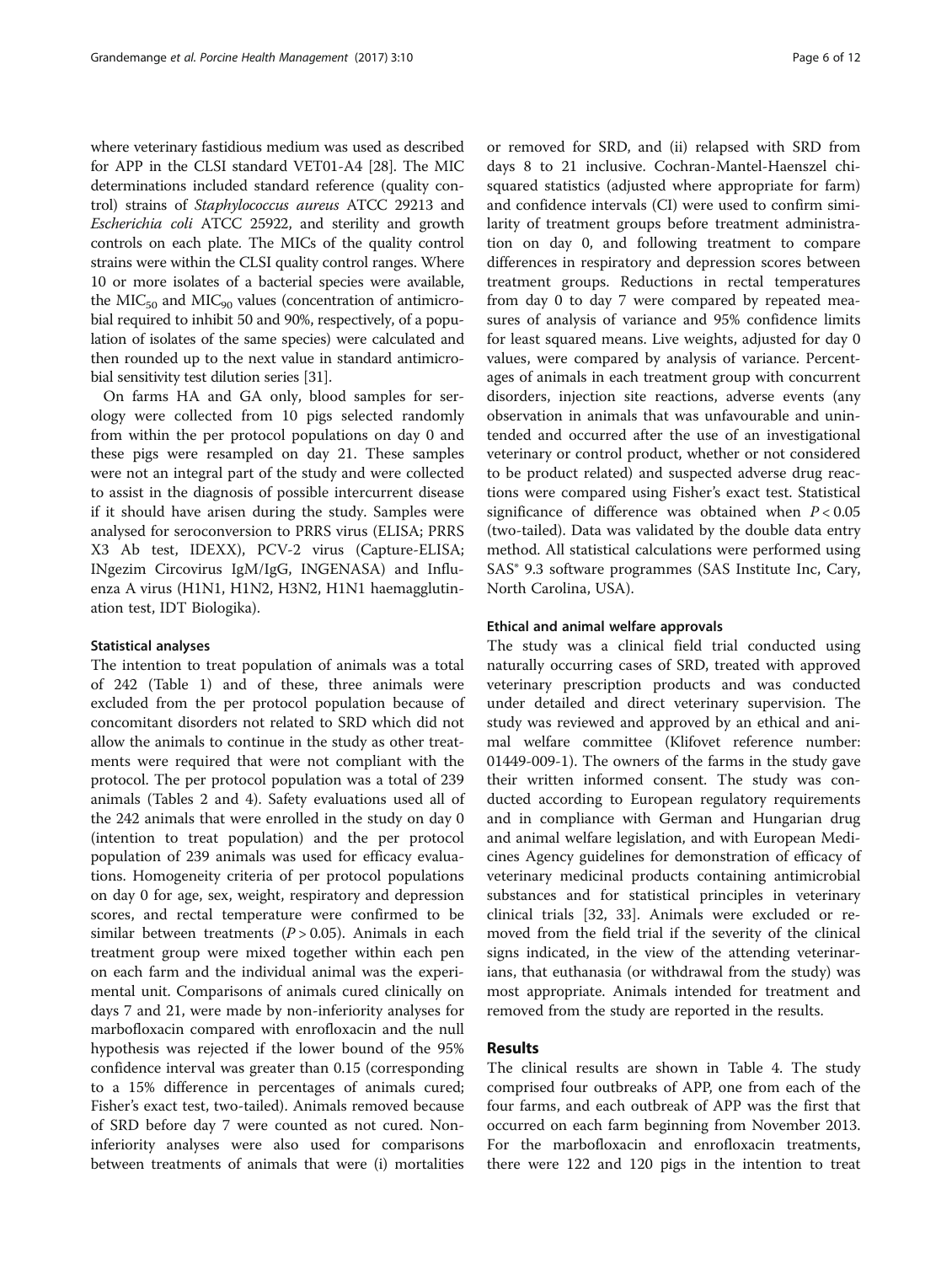|                                                 |                   | Marbofloxacin                |             |                    |             | Enrofloxacin       |             |                 |             | CI of treatment |
|-------------------------------------------------|-------------------|------------------------------|-------------|--------------------|-------------|--------------------|-------------|-----------------|-------------|-----------------|
|                                                 |                   | Absent                       | Mild        | Moderate Severe    |             | Absent             | Mild        | Moderate Severe |             | difference      |
| Respiratory scores % [n] <sup>a</sup>           | Day 0             | $0.0$ $[0]$                  | $0.0$ $[0]$ | 94.2 [114] 5.8 [7] |             | $0.0$ $[0]$        | $0.0$ $[0]$ | 89.8 [106]      | 10.2 [12]   |                 |
|                                                 | Day 2             | 43.0 [52]                    | 53.7 [65]   | $2.5$ [3]          | $0.8$ [1]   | 46.2 [54]          | 49.6 [58]   | $4.3$ [5]       | $0.0$ $[0]$ |                 |
|                                                 | Day 3             | 68.6 [83]                    | 28.1 [34]   | 3.3[4]             | 0[0]        | 65.8 [77]          | 32.5 [38]   | $1.7$ [2]       | 0[0]        |                 |
|                                                 | Day 7             | 94.2 [113] 5.8 [7]           |             | $0.0$ $[0]$        | $0.0$ $[0]$ | 93.2 [109]         | 6.8 [8]     | $0.0$ $[0]$     | $0.0$ $[0]$ |                 |
|                                                 | Day 21            | 94.7 [108] 3.5 [4]           |             | $1.8$ [2]          | $0.0$ $[0]$ | 95.7 [110]         | $4.3$ [5]   | $0.0$ $[0]$     | $0.0$ $[0]$ |                 |
| Depression scores % [n] <sup>a</sup>            | Day 0             | $0.0$ $[0]$                  | 89.3 [108]  | $9.9$ [12]         | $0.8$ [1]   | $0.0$ $[0]$        | 90.7 [107]  | $9.3$ [11]      | $0.0$ $[0]$ |                 |
|                                                 | Day 2             | 59.5 [72]                    | 38.0 [46]   | $2.5$ [3]          | $0.0$ $[0]$ | 59.8 [70]          | 40.2 [47]   | $0.0$ $[0]$     | $0.0$ $[0]$ |                 |
|                                                 | Day 3             | 80.2 [97]                    | 18.2 [22]   | $1.7$ [2]          | 0[0]        | 80.3 [94]          | 19.7 [23]   | 0[0]            | 0[0]        |                 |
|                                                 | Day 7             | 90.8 [109] 9.2 [11]          |             | $0.0$ $[0]$        | $0.0$ $[0]$ | 92.3 [108] 7.7 [9] |             | $0.0$ $[0]$     | $0.0$ $[0]$ |                 |
|                                                 | Day 21            | 97.4 [111] 2.6 [3]           |             | $0.0$ $[0]$        | $0.0$ $[0]$ | 97.4 [112] 2.6 [3] |             | $0.0$ $[0]$     | $0.0$ $[0]$ |                 |
| Rectal temperatures °C                          | Day 0             | 40.6 (0.41) [121]            |             |                    |             | 40.6 (0.40) [118]  |             |                 |             |                 |
|                                                 | Day 2             | 39.6 (0.42) [121]            |             |                    |             | 39.7 (0.36) [117]  |             |                 |             | $-0.05; 0.15$   |
|                                                 | Day 3             | 39.6 (0.49) [121]            |             |                    |             | 39.6 (0.56) [117]  |             |                 |             | $-0.016; 0.11$  |
|                                                 | Day 7             | 39.4 (0.52) [120]            |             |                    |             | 39.4 (0.51) [117]  |             |                 |             | $-0.12; 0.14$   |
|                                                 | Day 21            | 39.4 (0.43) [114]            |             |                    |             | 39.5 (0.42) [115]  |             |                 |             | 0.01; 0.23      |
| Retreatment % animalsb                          | Day 2             | n/a                          |             |                    |             | 17.8 [21]          |             |                 |             |                 |
| Clinical cure % animalsb                        | Day 7             | 81.8 [99]                    |             |                    |             | 81.4 [96]          |             |                 |             | $-9.37;10.29$   |
|                                                 | Day 21            | 84.2 [101]                   |             |                    |             | 82.2 [97]          |             |                 |             | $-7.54; 11.47$  |
| SRD removals & mortalities % <sup>b</sup>       | Days 0-21 5.0 [6] |                              |             |                    |             | $2.5$ [3]          |             |                 |             | $-7.22; 2.38$   |
| SRD relapses % animalsb                         | Days 8-21 0.0 [0] |                              |             |                    |             | $1.0$ [1]          |             |                 |             | $-0.99; 3.07$   |
| Adverse events % animals (CI) <sup>c</sup>      |                   | $4.1$ [5]                    |             |                    |             | $6.7^{[8]}$        |             |                 |             | $-3.1; 8.3$     |
| Injection site reactions % animals <sup>c</sup> |                   | $2.4$ [3]                    |             |                    |             | $1.6$ [2]          |             |                 |             |                 |
| Concurrent disorders % animals <sup>c</sup>     |                   | $0.0^d$ [0]                  |             |                    |             | $7.5^{\circ}$ [9]  |             |                 |             |                 |
| Live weight gain kg                             |                   | Days 0-21 19.81 (5.06) [114] |             |                    |             | 20.05 (7.03) [115] |             |                 |             | $-0.026; 0.109$ |
| No. animals: Intention to treat <sup>c</sup>    | Day 0             | 122                          |             |                    |             | 120                |             |                 |             |                 |
| No. animals: Per protocol <sup>b</sup>          | Day 7             | 121                          |             |                    |             | 118                |             |                 |             |                 |

<span id="page-6-0"></span>Table 4 Clinical efficacy and safety results for marbofloxacin and enrofloxacin in the treatment of APP associated respiratory disease in fattening pigs

Results are for the overall study which included 4 farms and are shown as mean (standard deviation) unless indicated otherwise; CI confidence interval

<sup>a</sup>Refer to Clinical examinations for detailed description of individual scores. [n] number of animals

b<br>Indicated efficacy data percentages are based on per protocol populations. Note that percentages for respiratory and depression scores, and rectal temperatures are based on numbers of animals in a treatment group on a given day, [n]

<sup>c</sup>Indicated safety data percentages are based on intention to treat populations. There were no suspected adverse drug reactions

 $d,e$ values in a row are significantly different.  $n/a$  Not applicable

Animals euthanised prior to study for diagnostic purposes are excluded from each of the populations

populations, and 121 and 118 pigs in the per protocol populations, respectively. Three animals were removed from the study prior to treatment administration on day 0 for reasons not related to SRD (one pig allocated to each of the treatment groups died during blood sampling and one pig allocated to the enrofloxacin group was euthanised for welfare reasons and at necropsy had extensive pulmonary haemorrhages). Of 36 pigs (up to 10 pigs per farm) examined by necropsy prior to treatment administration, 30 had both gross lesions of pleuropneumonia and moderate to heavy growth of APP on culture (pure cultures on NAD supplemented blood agar, confirmed by PCR; serotypes 2 (farms HB, GA, GB) and 7 (HA)). Six of the 36 animals did not have typical lesions and samples were not collected for bacteriology from these animals.

The outbreaks of APP were acute and 100% of enrolled pigs on day 0 showed moderate to severe respiratory clinical signs and, moderate signs of depression in each of the treatment groups ( $P > 0.05$ ; one animal on day 0 was unintentionally included with severe depression). On day 0, all enrolled animals were pyrexic with mean rectal temperatures of 40.6 °C in both treatment groups ( $P > 0.05$ ). Following antimicrobial treatment on day 0, there were rapid clinical responses in both treatment groups ( $P > 0.05$ ) and by day 2 there were marked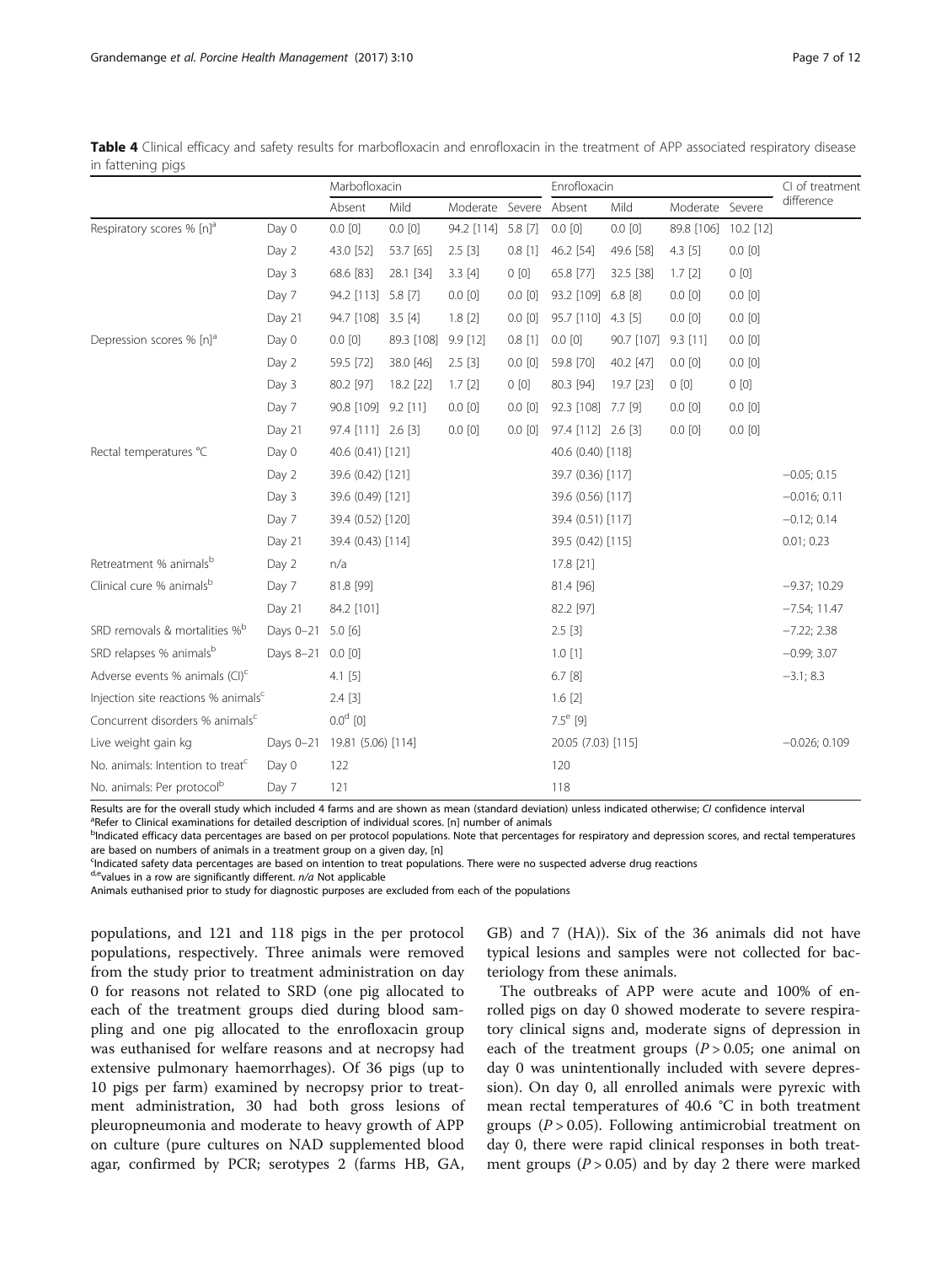reductions in the prevalence and severity of pigs with moderate or severe respiratory signs and/or depression, and mean rectal temperatures were reduced to 39.6 and 39.7 °C for the marbofloxain and enrofloxacin groups, respectively  $(P > 0.05)$ . However, on day 2, 21 animals (17.8%) in the enrofloxacin group distributed across three of the farms (HA, HB and GA) were assessed by the blinded examining veterinarians to still have clinical signs that had not improved (i.e. signs were the same or of greater severity than on day 0) and therefore, following the recommendations of the previous Summary of Product Characteristics, a second administration of enrofloxacin was given to these animals. (Note that the dosage regimen for enrofloxacin in the treatment of SRD is now for a single dose of 7.5 mg/kg only) [\[13](#page-10-0)]. In the marbofloxacin group on day 2, one animal (0.8%) showed severe respiratory signs but it did not have signs of depression and was allowed to continue in the study (without additional treatment) by the blinded examining veterinarian. Overall in each of the treatment groups, animals continued to improve compared with day 0 and by one week after treatment, the percentages of animals with either no respiratory signs and/or no depression were >90% and mean rectal temperatures were normal  $(P > 0.05)$ .

Efficacy as indicated by clinical cure on day 7 was apparent in 99 (81.8%) and 96 (81.4%) of animals in the per protocol marbofloxacin and enrofloxacin groups, respectively. Results for both treatment groups were consistent and similar between the per protocol and intention to treat analyses. The difference in percentages of animals cured on day 7 for marbofloxacin – enrofloxacin were  $+0.4\%$  for the per protocol population and  $+1.8\%$ for the intention to treat population. Non-inferiority of marbofloxacin compared with enrofloxacin was shown, and the mean cure rates on day 7 were similar  $(P > 0.05)$ . Inferiority, the null hypothesis, would have been rejected if the lower bound of the 95% confidence interval of the difference in the percentage of animals cured on day 7 was greater than −15%. At the end of the study, day 21, the clinical cure for marbofloxacin was 84.2% and noninferior to that for enrofloxacin,  $82.2\%$  ( $P > 0.05$ ). From day 0 to day 7, and from day 8 to day 21 the SRD removals and mortalities, and relapses of animals in each treatment were similar and non-inferior for marbofloxacin compared with enrofloxacin  $(P > 0.05)$ .

Serological assays on the blood samples collected on days 0 and 21 from samples of pigs in the per protocol populations on farms GA and HA found no evidence of seroconversion to PRRSV, PCV2 or swine influenza viruses. This suggests that there were no clinical disease outbreaks of these viral infections in the three-week study period on farms GA and HA.

Adverse events in the present study occurred similarly in the marbofloxacin and enrofloxacin groups (4.1 and 6.7%, respectively;  $P > 0.05$ ) and were considered by the each of the investigators as unlikely to have been related to the antimicrobial treatments (i.e. there were no suspected adverse drug reactions attributed to either marbofloxacin or enrofloxacin). Adverse events included inflammation of the pinna associated with ear tagging, death associated with blood sampling, diarrhoea and lameness. Injection site reactions of limited swelling and, or pain of short duration (<3 days) occurred in 2.46 and 1.67% of the marbofloxacin and enrofloxacin groups, respectively  $(P > 0.05)$ . Concurrent disorders (lameness, diarrhoea, swollen leg, abscess, hernia, tail bite and haematoma) beginning after enrolment on day 0 were observed in 9 or 7.5% of animals in the enrofloxacin group (3, 1, 5 and 0 animals for farms GA, GB, HA and HB, respectively) significantly more than 0% in the marbofloxacin group  $(P < 0.01)$ . In the marbofloxacin and enrofloxacin groups, the mean live weights on day 0, 56.3 and 55.5 kg, respectively, and the mean live weight gains from day 0 to day 21, 19.81 and 20.05 kg, respectively, were similar  $(P > 0.05)$ .

The MIC and susceptibility results for isolates obtained from the four farms in the study are shown in Tables [3](#page-4-0) and [5](#page-8-0). Determination of MICs for marbofloxacin and enrofloxacin were successfully made on a total of 361 and 352 isolates, respectively. The majority of the isolates were from day 0 (pre-treatment) and day 7, and comprised 66 APP, 50 PM, 20 H. parasuis and 230 B. bronchiseptica isolates. Sixty-four APP isolates, eight PM, two H. parasuis and 22 B. bronchiseptica isolates were from lung and BAL samples; the remaining isolates were from nasal swabs. Sixty-one isolates of APP were obtained on day 0, and, following treatment, no APP were isolated on day 7 by BAL; five APP isolates were obtained from lungs at necropsy of animals removed from the study on days 1 and 15. The  $MIC<sub>90</sub>$  values for the 66 APP isolates were 0.06  $\mu$ g/mL for marbofloxacin and enrofloxacin. Clinical susceptibility breakpoints for APP and PM have been published by CLSI for enrofloxacin [[29](#page-11-0)] and by CASFM (Comité de l'antibiogramme de la société Française de Microbiologie) for marbofloxacin [\[30\]](#page-11-0). All of the APP isolates were susceptible to both marbofloxacin and enrofloxacin (clinical breakpoint  $\leq 0.25$  μg/mL; resistance  $\geq 1$  μg/mL for enrofloxacin and 1 and 2 μg/mL respectively for marbofloxacin). Thirty-two isolates of PM were obtained on day 0 and the MIC<sub>90</sub> values were 0.03 and 0.015  $\mu$ g/mL for marbofloxacin and enrofloxacin, respectively. As for APP, all of the PM isolates were also susceptible to both antimicrobials (clinical breakpoint ≤0.25 μg/mL; resistance ≥1 μg/ mL for enrofloxacin and 1 and 2 μg/mL respectively for marbofloxacin). On day 7, 18 PM isolates were obtained, each with similar or lower MICs to those on day 0. Comparable data for breakpoints of H. parasuis, and B. bronchiseptica have not been published.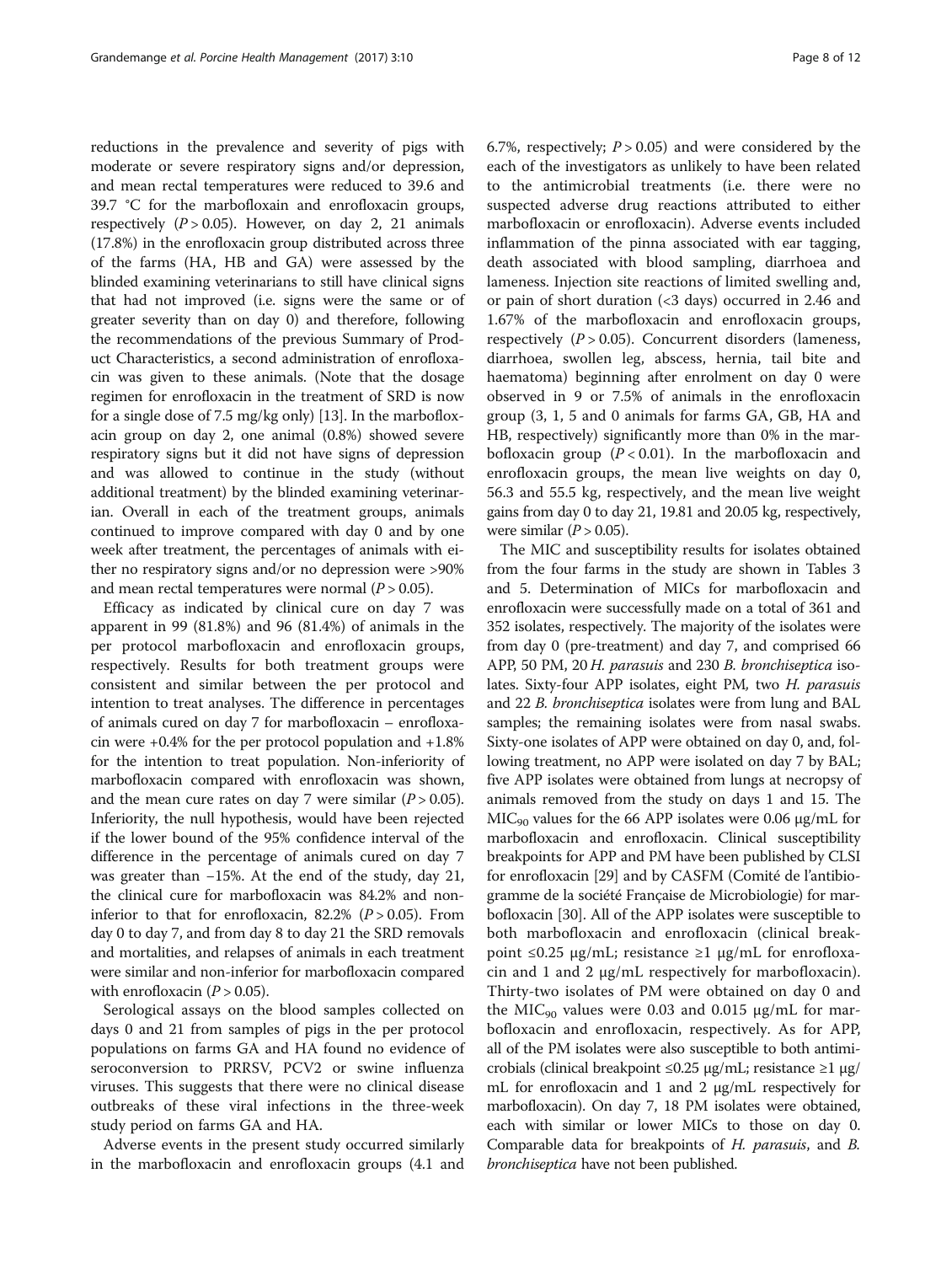<span id="page-8-0"></span>

| Table 5 Bacterial pathogens isolated on days 0 and 7 from lower respiratory tract lesions, bronchoalveolar lavage and nasal swabs, |
|------------------------------------------------------------------------------------------------------------------------------------|
| minimum inhibitory concentrations (MIC) and susceptibilities to marbofloxacin and enrofloxacin                                     |

|                     |       | Marbofloxacin  |                   |                   |       |     | <b>Enrofloxacin</b> |                   |                   |       |          |  |
|---------------------|-------|----------------|-------------------|-------------------|-------|-----|---------------------|-------------------|-------------------|-------|----------|--|
|                     |       | MIC range      | MIC <sub>50</sub> | MIC <sub>90</sub> | $S\%$ | n   | MIC range           | MIC <sub>50</sub> | MIC <sub>on</sub> | $S\%$ | n        |  |
| A. pleuropneumoniae | Day 0 | $0.03 - 0.12$  | 0.06              | 0.06              | 100   | 61  | $0.015 - 0.12$      | 0.06              | 0.06              | 100   | 61       |  |
|                     | Day 7 | nc             | nc                | nc                | nc    | 0   | nc                  | nc                | nc                | nc    | $\Omega$ |  |
| H. parasuis         | Day 0 | $0.25 - 2.0$   | 0.015             | 0.06              | n/a   | 18  | $0.004 - 1.0$       | 0.015             | 0.03              | n/a   | 13       |  |
|                     | Day 7 | 0.015          | nc                | nc                | n/a   | 2   | 0.008               | nc                | nc                | n/a   | 2        |  |
| P. multocida        | Day 0 | $0.008 - 0.03$ | 0.015             | 0.03              | 100   | 32  | $0.004 - 0.015$     | 0.008             | 0.015             | 100   | 32       |  |
|                     | Day 7 | $0.008 - 0.03$ | 0.015             | 0.03              | 100   | 18  | $0.008 - 0.015$     | 0.008             | 0.008             | 100   | 18       |  |
| B. bronchiseptica   | Day 0 | $0.25 - 1.0$   | 0.5               | 0.5               | n/a   | 92  | $0.25 - 0.5$        | 0.5               | 0.5               | n/a   | 92       |  |
|                     | Day 7 | $0.25 - 0.5$   | 0.5               | 0.5               | n/a   | 138 | $0.25 - 1.0$        | 0.5               | 0.5               | n/a   | 134      |  |

MIC<sub>50</sub>, MIC<sub>90</sub>, lowest concentrations (μg/mL) of the antimicrobial for which 50 and 90% of the isolates were inhibited, respectively; n, total number of isolates from lung/lower respiratory tract, bronchoalveolar lavage and nasal swabs, combined, for which MIC was determined; n/a susceptibility data not available; nc, not calculated for <10 isolates; S, percentage of isolates within a species that were susceptible to the antimicrobial based on European susceptibility monitoring and where available CLSI breakpoints [[28](#page-11-0), [29,](#page-11-0) [38](#page-11-0)]

## **Discussion**

In the present study, the clinical efficacies of marbofloxacin and enrofloxacin were similar and were characterised by rapid reductions in clinical signs and pyrexia as indicated by marked reductions in individual clinical signs two days after treatment and, by day 7, clinical signs were absent or mild in all pigs and mean temperatures for each treatment group were <39.5 °C. However, reductions in rectal temperatures (which may occur in the absence of resolution of clinical signs) were not considered alone and were interpreted in conjunction with clinical signs when determining clinical cure. The analysis of the primary efficacy criterion, percentage of animals with clinical cure at day 7, confirmed the efficacy of the antimicrobials in the treatment of SRD and actinobacillosis and the non-inferiority of marbofloxacin compared with the reference antimicrobial, enrofloxacin. Clinical cures for each antimicrobial on days 7 and 21 were similar, (81-84%) and the percentages of animals (3.5–5.0%) that either relapsed after day 7 or where removed at any time from the study for SRD reasons were also similar.

Comparison of these efficacy results with those of previous studies should be made circumspectly because of likely differences in, for example, aetiology, animals, environment, antimicrobial sensitivity of the pathogens, clinical severity at time of treatment and efficacy criteria. This makes it difficult to reach conclusions regarding the relative efficacy of different antimicrobial classes in the treatment of APP and SRD. The results of this study suggest when there is no non-critical alternative antimicrobial available and relevant epidemiological and sensitivity results are supportive, that use of one of the injectable fluroquinolones, marbofloxacin or enrofloxacin may be anticipated to provide efficacy in pigs with acute clinical APP. The efficacy results in the present

multicentre study for the treatment of SRD associated predominantly with APP were comparable to the results obtained in other field studies. For example, in an outbreak of SRD and actinobacillosis treated with amoxicillin (7 mg/kg/day) or marbofloxacin (2 mg/kg/day) each administered daily for 3–5 days the clinical cures on day 5 were 68 and 74.5%, and relapses to day 21 of 11.9 and 17.2%, respectively [\[34\]](#page-11-0). In that study, each of the dosage regimes facilitated time-dependent bacterial killing which, it is now known is appropriate for amoxicillin but is less effective when used for fluroquinolones that are more effective when given in higher doses to facilitate concentration-dependent bacterial killing [\[6, 7](#page-10-0)]. In this field study, dosage regimens appropriate for concentrationdependent bacterial killing were administered. For both marbofloxacin and enrofloxacin, efficacy was assessed based on clinical efficacy rather than on post-treatment bacteriology. In two, single-centre, studies conducted in USA on SRD in pigs with mixed infections of APP, PM, H. parasuis and Streptococcus suis, the efficacy 4 days after treatment with a single dose of enrofloxacin 7.5 mg/kg was 33.0 and 89.7%; however, details of mortalities and subsequent relapses were not given [\[35\]](#page-11-0). In another report of six field studies conducted to a common protocol in five geographically separate centres in USA and Canada, the overall efficacies for treatment of SRD by tulathromycin and ceftiofur were 70.6 and 64.4%, respectively, and the efficacies for treatment of SRD predominantly associated with APP were, in Iowa, 68.2 and 79.5%, respectively, and in Nebraska, 81.3 and 77.1%, respectively [\[18](#page-10-0)]. In another multicentre, field study of outbreaks of SRD conducted on farms in Germany, France, UK and Netherlands, in which the efficacy criterion was animals successfully completing the study 10 days after treatment, efficacy was 82% in tulathromycin-treated pigs and 68.4% in pigs treated with either tiamulin or florfenicol [\[36\]](#page-11-0).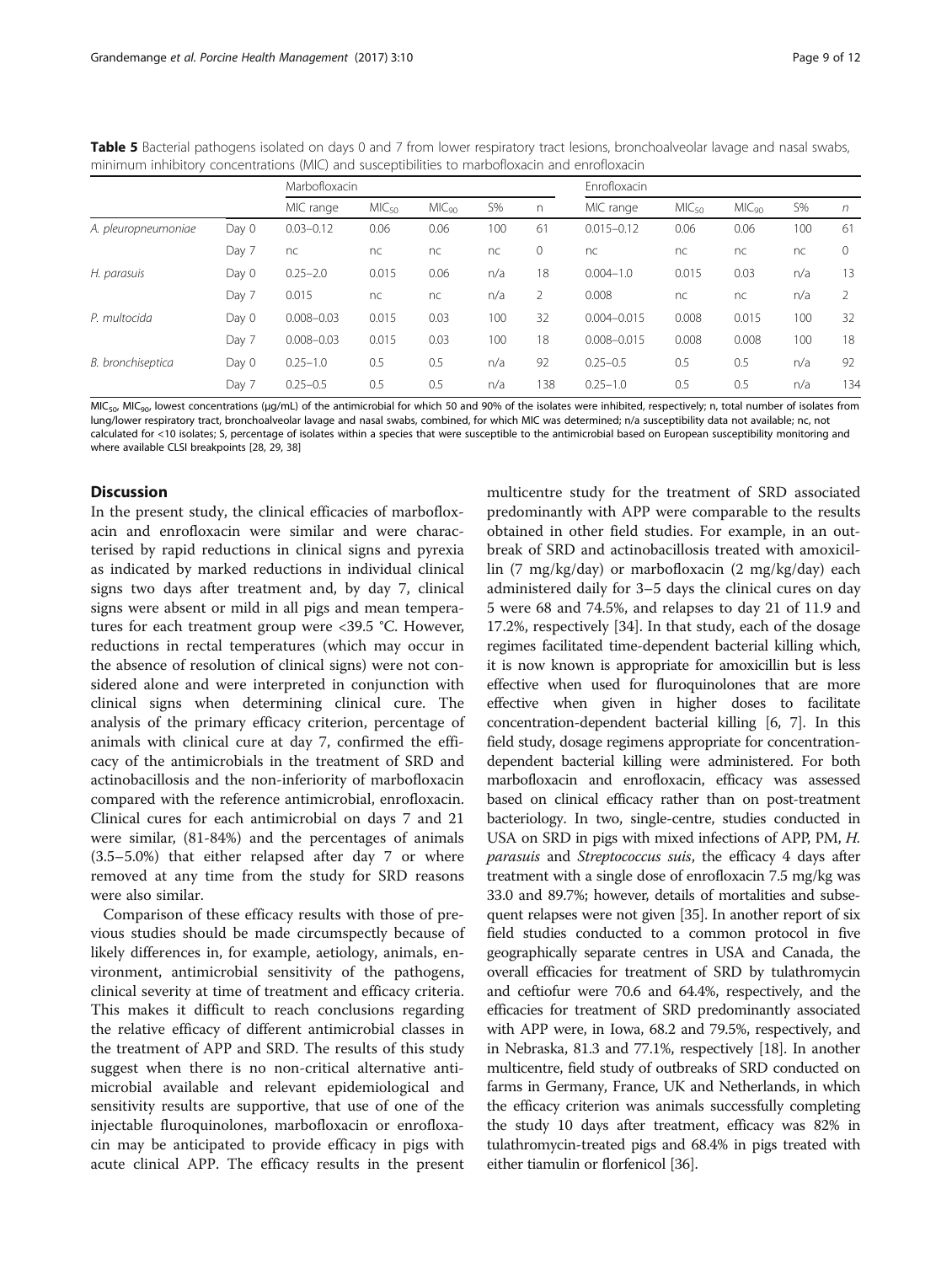In this study, necropsies of clinically affected pigs were conducted immediately prior to beginning treatment on each affected farm and showed gross pathologic lesions of diffuse fibrinous pneumonia, typical of acute actinobacillosis. The principal and numerically predominant pathogen isolated from lung tissues at necropsy was APP as confirmed by PCR. Based on the bacteriology of the lung and BAL samples, it is possible that some of the individual cases of actinobacillosis were complicated by secondary, concurrent infections of PM, H. parasuis and/or B. bronchiseptica. In pigs, successful isolation of pathogens associated with active pneumonia from BAL and nasal samples varies between bacterial species and, particularly for APP the frequency of isolation tends to be low [[20, 37\]](#page-11-0). In the present study, distribution of APP isolates at inclusion indicated that lung sampling at necropsy was the most accurate technique to isolate this pathogen compared with BAL and nasal swab (Fig. 1). There were large differences in APP isolation frequency between the sampling methods suggesting that sampling of the upper airways in pigs may not allow the correct identification of the causal pathogen(s) of lower respiratory tract bacterial infections and thus potentially misleading the choice of antimicrobial for treatment.

The  $MIC<sub>90</sub>$  values for APP isolated from the necropsy and BAL samples was 0.06 μg/mL for each of the antimicrobials and were similar to those reported in an European antimicrobial susceptibility monitoring survey of isolates collected from untreated clinical cases in 2002–2006 [[38](#page-11-0)]. This and other reports [[39, 40\]](#page-11-0) suggest that there had been little or no change in susceptibility of APP European field isolates to marbofloxacin and enrofloxacin between 1994 and 2009. Comparison of the MIC values of marbofloxacin and enrofloxacin determined in the present study with the values in the European survey for APP and PM indicated that all of the isolates of these species would have been susceptible to both of the antimicrobials. In vitro, APP is typically susceptible to a wide range of antimicrobials including fluoroquinolones although there is increasing resistance to penicillins, tetracylines and trimethoprimsulphonamides [\[2](#page-10-0), [38](#page-11-0)–[40](#page-11-0)] and normally these or other non-critical antimicrobials should be used in preference to fluoroquinolones and consistent with antimicrobial usage policies and product labels [\[14](#page-10-0), [15\]](#page-10-0).

The variability in PK parameters between animals and the variability in PD parameters (e.g. MIC) within populations of microorganism may influence efficacy and the potential for resistance development in the target pathogen. Simulations of this variability in PK-PD have been used to evaluate marbofloxacin in the treatment of APP infections in nursery and fattening pigs, and showed that a single dose of 8 mg/kg would provide robust efficacy and minimise resistance development in APP with MICs of  $0.03-0.12$   $\mu$ g/mL [\[9](#page-10-0), [10](#page-10-0)] which are comparable to the APP MIC range reported here.

Limitations of this multicentre clinical trial include the following. The number of individual farms, four was small and may not represent a wider diversity of naturally occurring SRD outbreaks with differences in pathogens, environment, husbandry, pig genotypes and timing of treatment interventions. The individual farm outbreaks of disease were not on their own large enough to enable evaluation of farm (or outbreak) by treatment interactions. The primary efficacy variable (cure on day 7) was based on discontinuous and subjective clinical scores whereas preferably it would use a larger number of independent, continuous and objective variables.

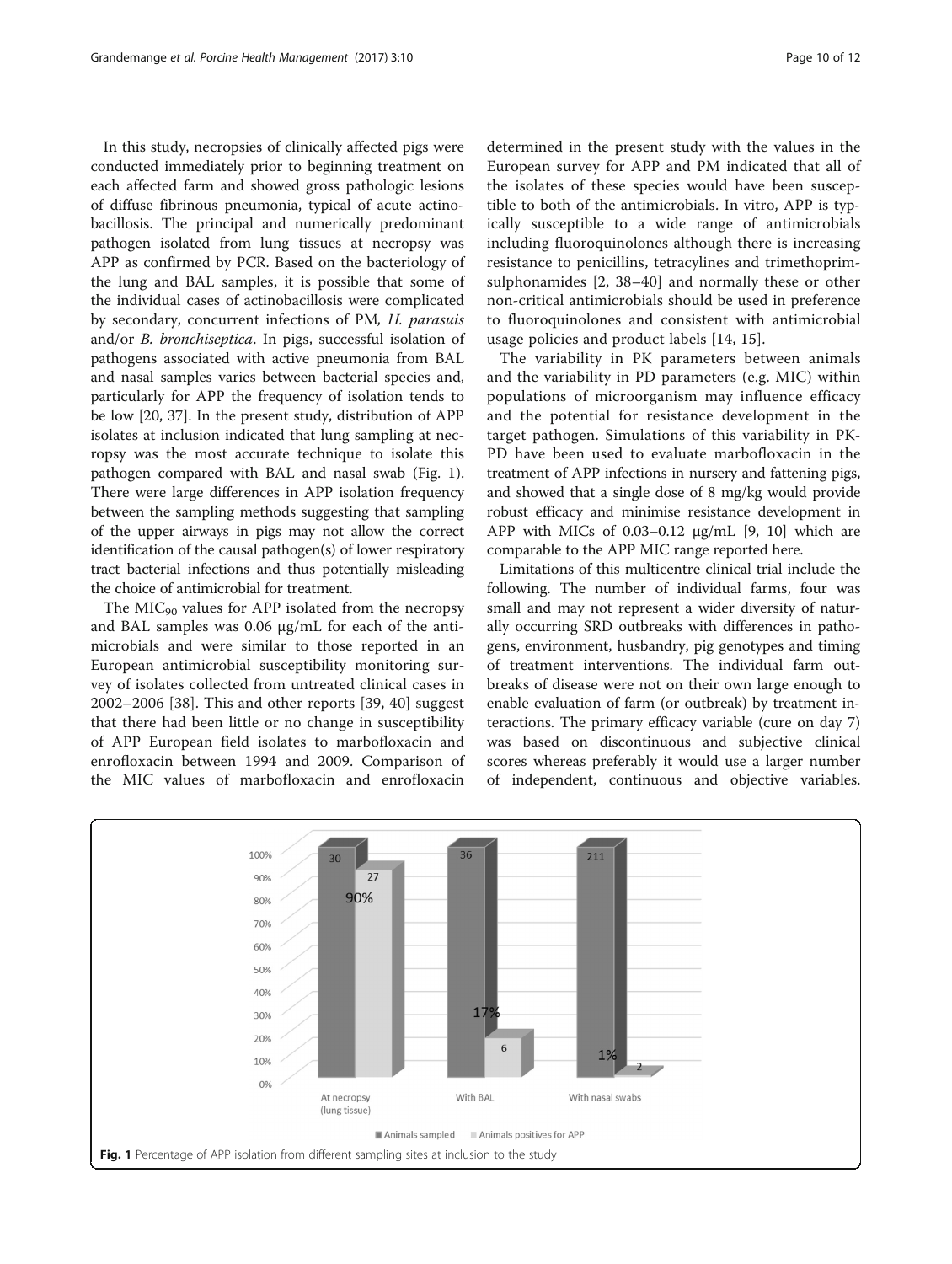<span id="page-10-0"></span>Pyrexia as measured by rectal temperatures is an objective and continuous variable however on its own it may be misleading as pyrexia may resolve without cure necessarily having occurred. This study used a positive control whereas scientifically a negative control study may be preferred however, this would be expected to raise ethical and animal welfare concerns. The efficacy cure rates observed in this and other published studies may not be replicated exactly under different clinical conditions.

## Conclusions

Marbofloxacin treatment as a single IM dose of 8 mg/kg was clinically safe and clinically effective in the treatment of respiratory disease associated predominantly with APP in four European commercial, fattening pig herds. Enrofloxacin given either as 1 or 2 doses of 7.5 mg/kg was also safe and effective.

#### Abbreviations

APP: Actinobacillus pleuropneumoniae; BAL: Bronchoalveolar lavage; CLSI: Clinical and Laboratory Standards Institute; CP: Control product; IVP: Investigational veterinary product;  $MIC_{50}$ :  $MIC_{90}$ , lowest concentrations (μg/mL) of the antimicrobial for which 50 and 90% of the isolates were inhibited, respectively; MPC: Mutant prevention concentration; PD: Pharmacodynamics; PK: Pharmacokinetics; PM: Pasteurella multocida; SRD: Swine respiratory disease

#### Acknowledgements

The pig farmers, their staff and veterinarians are gratefully acknowledged for their support throughout the study. Statistical analyses by P. Klein, dsh statistical services, Pfaffenhofen, Germany; Microbiology by J. Verspohl and M. Homuth, University of Hannover, Germany and F. El Garch, Vetoquinol SA, France.

#### Funding

This study was financially supported by Vetoquinol SA as part of the work required for approval by the Agencies of European countries for marketing authorisation of Forcyl® for use in swine.

#### Availability of data and materials

Please contact author for data requests.

#### Authors' contributions

All authors contributed to the design of the study and interpretation of results. DC and MH managed and monitored the study. All authors read and approved the final manuscript.

#### Authors' information

K. Hellmann is managing director, Klivovet AG.

#### Competing interests

The authors declare that they have no competing interests.

#### Consent for publication

Not applicable.

#### Ethics approval and consent to participate

The study was reviewed and approved by an ethical and animal welfare committee (Klifovet reference number: 01449-009-1). The owners of the farms in the study gave their written informed consent. The study was conducted according to European regulatory requirements and in compliance with German and Hungarian drug law and animal welfare law.

## Publisher's Note

Springer Nature remains neutral with regard to jurisdictional claims in published maps and institutional affiliations.

#### Author details

<sup>1</sup>Vetoquinol SA, Research and Development Centre, B.P. 189, 70204 Lure Cedex, France. <sup>2</sup>Klifovet AG, Geyerspergerstr 27, D-80689 Munich, Germany.<br><sup>3</sup>Bowdix Ltd. Folly Hall, Cawton, York YO62 4LW, LIK. <sup>3</sup>Rowdix Ltd, Folly Hall, Cawton, York YO62 4LW, UK.

### Received: 27 August 2016 Accepted: 4 April 2017 Published online: 10 May 2017

#### References

- 1. Done S, White M. Porcine respiratory disease and complexes: the story to date. In Pract. 2003;25:410–4.
- 2. Gottschalk M. Actinobacillosis. In: Zimmermann JF, Karriker LA, Ramirez A, Schwartz KJ, Stevenson GW, editors. Diseases of Swine. 10th ed. Ames: Wiley-Blackwell, John Wiley Inc; 2012. p. 653–69.
- 3. Rycroft AN, Garside LH. Actinobacillus species and their role in animal disease. Vet J. 2000;159:18–36.
- 4. Kahn CM, Line S, editors. The Merck Veterinary Manual. 10th ed. Whitehouse Station: Merck & Co Inc; 2010. p. 1351–7.
- 5. Friendship RM. Antimicrobial drug use in swine. In: Giguere S, Prescott JF, Baggot JD, Walker RD, Dowling PM, editors. Antimicrobial Therapy in Veterinary Medicine. 4th ed. Iowa: Blackwell Publishing; 2006. p. 535–43.
- 6. Ahmad I, Huang L, Hao H, Sanders P, Yuan Z. Application of PK/PD modelling in veterinary field: dose optimisation and drug resistance prediction. Biomed Res Int. 2016. doi:[10.1155/2016/5465678.](http://dx.doi.org/10.1155/2016/5465678)
- 7. Walker RD, Dowling PM. Fluoroquinolones. In: Giguere S, Prescott JF, Baggot JD, Walker RD, Dowling PM, editors. Antimicrobial Therapy in Veterinary Medicine. 4th ed. Iowa: Blackwell Publishing; 2006. p. 263–84.
- 8. Martinez M, Silley P. Antimicrobial drug resistance. In: Cunningham F, Elliot J, Lees P, editors. Comparative and Veterinary Pharmacology. Handbook for Experimental Pharmacology 199. Berlin: Springer-Verlag; 2010. p. 227–64.
- 9. Zumbusch HJ, Perrin PA. Employment of the PK/PD analysis to marbofloxacin in order to predict clinical/bacteriological outcomes and for the determination of the daily exposure of treated animals. Tierarztl Umsch. 2014;69:511–21.
- 10. Vilalta C, Giboin H, Schneider M, El Garch F, Fraile L. Pharmacokinetic/ pharmacodynamic evaluation of marbofloxacin in the treatment of Haemophilus parasuis and Actinobacillus pleuropneumoniae infections in nursery and fattener pigs using Monte Carlo simulations. J Vet Pharmacol Ther. 2014;37:542–9.
- 11. Schneider M, Paulin A, Dron F, Woehrlé F. Pharmacokinetics of marbofloxacin in pigs after intravenous and intramuscular administration of a single dose of 8 mg/kg: dose proportionality, influence of the age of the animals and urinary elimination. J Vet Pharmacol Ther. 2014;37:523–30.
- 12. Schneider M, Galland D, Giboin H, Woehrlé F. Pharmacokinetic/ pharmacodynamic testing of marbofloxacin administered as a single injection for the treatment of porcine respiratory disease. Noordwijkerhout: EAVPT congress; 2012. p. 192.
- 13. Summary of Product Characteristics: Baytril 1nject 100 mg/ml Injektionslösung für Rinder und Schweine. Heads of Medicines Agencies, Europe. [http://mri.](http://mri.medagencies.org/download/AT_V_0007_002_FinalSPC.pdf) [medagencies.org/download/AT\\_V\\_0007\\_002\\_FinalSPC.pdf.](http://mri.medagencies.org/download/AT_V_0007_002_FinalSPC.pdf)
- 14. EMA. EMA/CVMP. CVMP strategy on antimicrobials 2011–2015 (EMA/CVMP/ 287420/2010). London: European Medicines Agency; 2010.
- 15. European Union. Guidelines for the prudent use of antimicrobials in veterinary medicine (Commission Notice 2015/C 299/04; 3.2). Off J Eur Union. 2015;58.
- 16. Hoeltig D, Rohde J, Brunner B, Hellmann K, Grandemange R, Waldmann KH. Efficacy of one-shot marbofloxacin treatment on development of porcine pleuropneumonia. Proc 24<sup>th</sup> International Pig Veterinary Society, Dublin, Ireland; 2016. p. 180.
- 17. Grandemange E, Perrin P-A, Cvejic D, Haas D, Hellmann K. Field evaluation of the efficacy and safety of Forcyl® in the treatment of swine respiratory disease in naturally infected pigs. Proc. 7<sup>th</sup> European Symposium on Porcine Health Medicine, Nantes, France; 2015. p. 153.
- 18. Nutsch RG, Hart FJ, Rooney KA, Weigel DJ, Kilgore WR, Skogerboe TL. Efficacy of tulathromycin injectable solution for the treatment of naturally occurring swine respiratory disease. Vet Ther. 2005;6:214–24.
- 19. Veterinary International Cooperation on Harmonisation of Technical Requirements for Registration. Good Clinical Practice, VICH GL9 (GCP) June